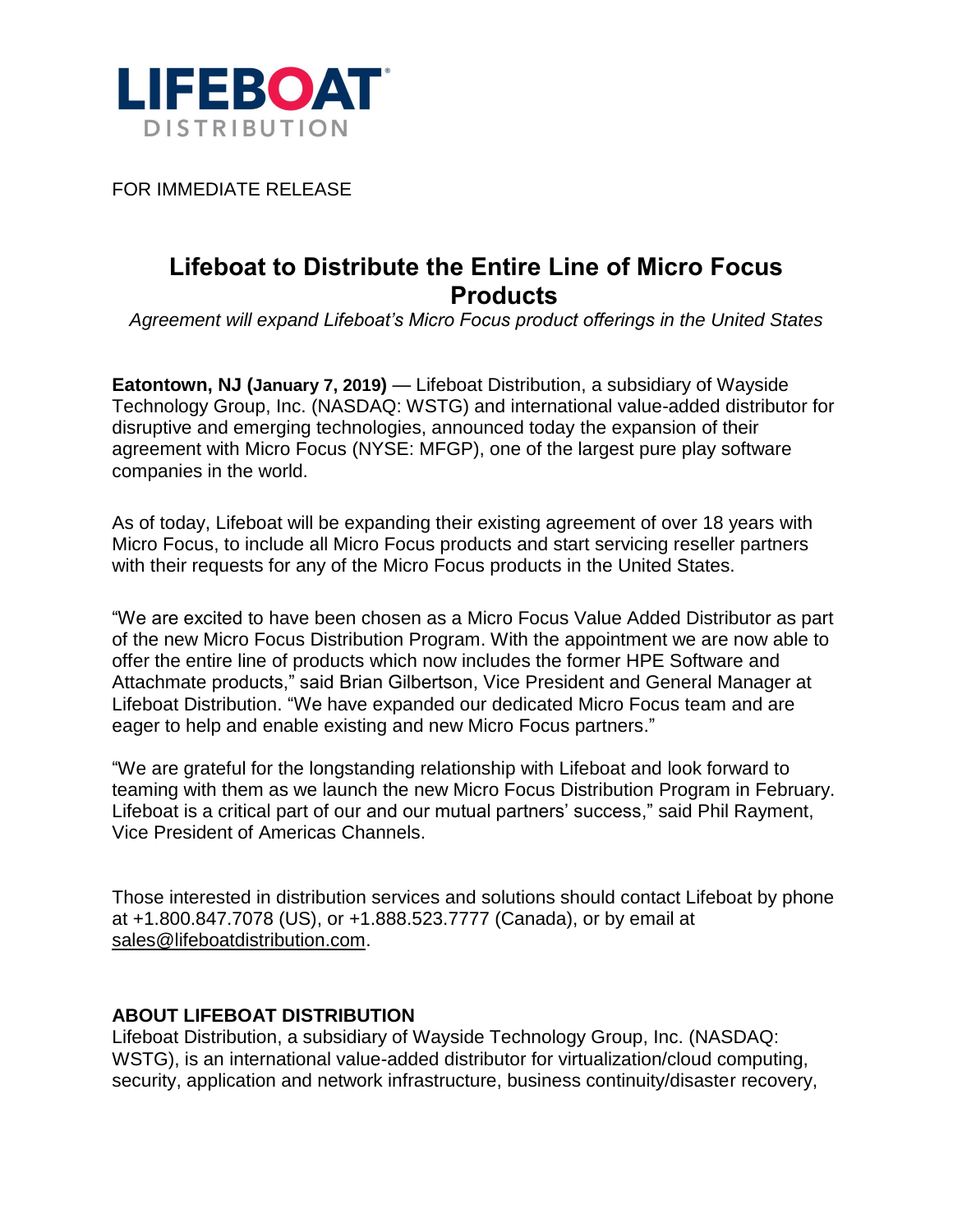database infrastructure and management, application lifecycle management, science/engineering, and other technically sophisticated products. The company helps vendors recruit and build multinational solution provider networks, power their networks, and drive incremental sales revenues that complement existing sales channels. Lifeboat Distribution services thousands of solution providers, VARs, systems integrators, corporate resellers, and consultants worldwide, helping them power a rich opportunity stream and build profitable product and service businesses. For additional information visit **[www.lifeboatdistribution.com](http://www.lifeboatdistribution.com/)**, or call 1.800.847.7078 (US), +1.732.389.0037 (International), +1.888.523.7777 (Canada), or +31.20.210.8005 (Europe). Follow Lifeboat Distribution on LinkedIn, Facebook and Twitter @LifeboatVAD.

<https://twitter.com/lifeboatvad> <https://www.facebook.com/LifeboatDistribution/> <https://www.linkedin.com/company/lifeboat-distribution/>

## **ABOUT MICRO FOCUS**

Micro Focus is a leading global enterprise software company uniquely positioned to help customers extend existing investments while embracing new technologies in a world of Hybrid IT. Providing customers with a world-class portfolio of enterprise-grade scalable solutions with analytics built-in, Micro Focus delivers customer-centered innovation across Hybrid IT Management, Enterprise DevOps, Security & Data Management, and Predictive Analytics. For more information visit [www.microfocus.com.](https://www.microfocus.com/)

## **For Media & PR inquiries contact:**

Lifeboat Distribution

Media Relations

[media@lifeboatdistribution.com](mailto:media@lifeboatdistribution.com)

**Micro Focus**

Adam Lee

Media Relations Manager

[AdamL@MicroFocus.com](mailto:AdamL@MicroFocus.com)